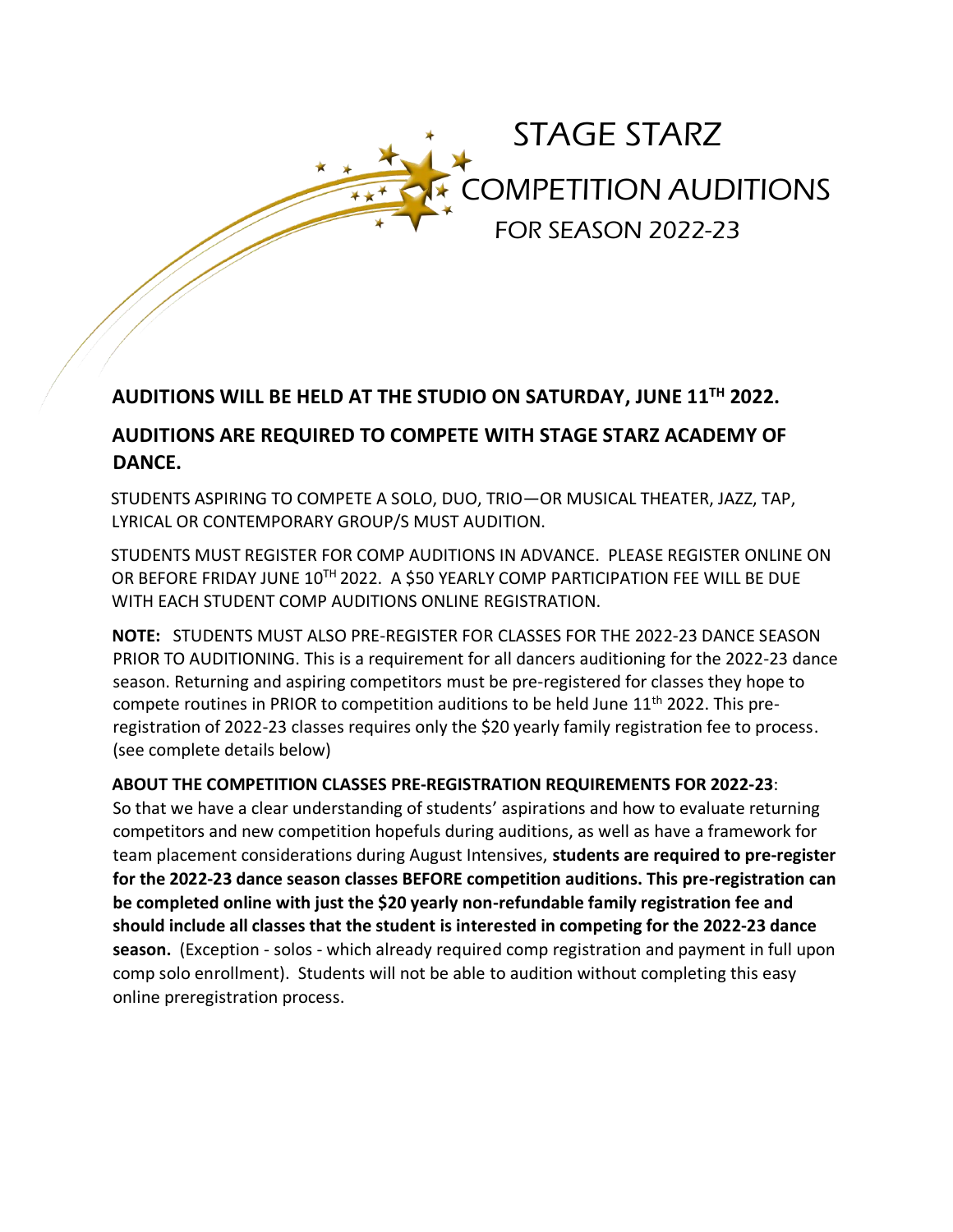## **Steps To Auditioning for the 2022-23 Dance Season Are:**

1. Pre-register for desired 2022-23 classes online on the studio website stagestarzdance.net - under the "Comp Classes Registration" dropdown menu and then by clicking "Register Here for 2022-23 Comp Classes". Add all desired classes to your registration by clicking to register, including the click to add the \$20.00 yearly family registration fee. To eliminate confusion prior to team placements, you will now just click the desired routines you will want your dancer to participate in. For example, if you want the dancer to compete in comp team lyrical and comp team jazz you will register for these generic class titles which will not carry team titles or reflect combos (except **NEW** for 2022-23 *Competition Preschool Minis Jazz & Ballet Combo* ages 3-5 hopefuls—please register under this combo class title). Simply choose the dance routines you'd like your dancer to compete in and register them in those classes. More specific placements will be made after August Intensives. You can still access descriptions of each team and the prices for classes for these levels when online by clicking on the corresponding tabs for - Mini, Petite, Junior and Teen – or in the List of Classes and Prices included in our downloadable files on our website. **NOTE: THIS YEAR'S MINIS WILL NOW FIND THEIR OPTIONS AND PRICING INFO IN PETITES FOR 2022-23.** The information is also included in our downloadable list of classes and prices.

Pay only the \$20 yearly reg fee to complete the pre-registration process for comp classes (exception: solos are prepay for the dance year).

2. Register online for our Competition Auditions which will include a competition participation fee for the 2022-23 dance season of \$50 due along with each student Comp Audition Registration. Deadline to register is June 10, 2022. Register online at stagestarzdance.net under the "Comp Classes Registration" dropdown menu and then clicking into "Register Here for 2022-23 Comp Auditions". The \$50 Stage Starz yearly participation fee for competition is set in place to help offset costs of running the competition program such as Mason facilities rental, music, additional rehearsals, choreography planning, props, information printouts - and much more. To ensure students take the audition process seriously, the \$50 yearly participation fee will be due with the audition registration. Students who do not place for Stage Starz competition participation will be refunded the \$50 fee. Students who make the team, but later choose to resign their spot, will not receive a refund.

## **AUDITIONS WILL BE HELD SATURDAY, JUNE 11TH Audition Times:**

12:30 to 12:50 (ages 3-5) This audition time is for Preschool level students with no or limited dance experience and 0-1 years comp experience.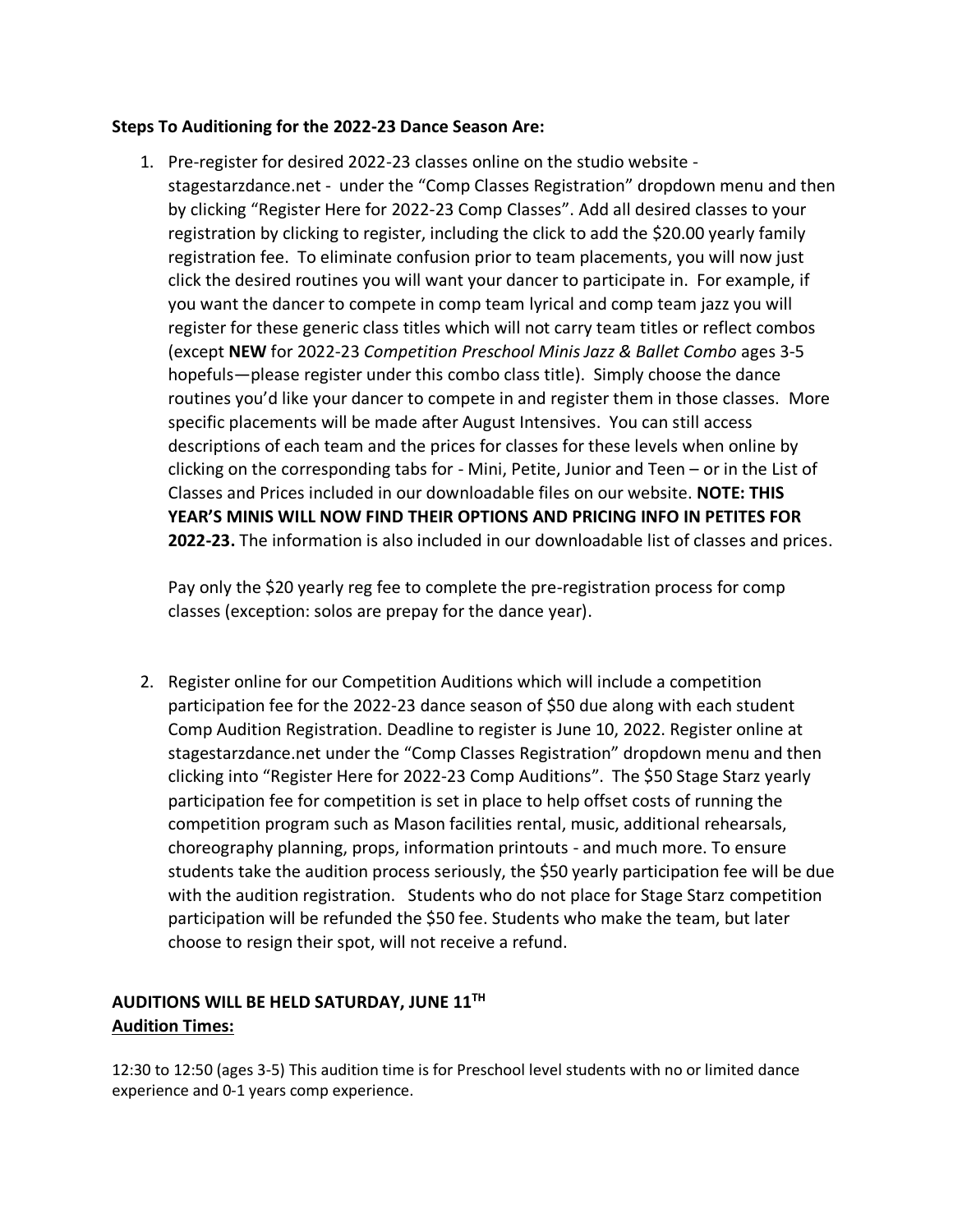1:00-1:20 (ages 6-8) This audition time is for Primary/Elementary level students with limited dance experience and 0-1 years comp experience. This audition time will include this year's Minis comp dancers and any new hopefuls at Primary/Elementary levels.

1:30-1:50 (ages 9-12) This audition time is for Intermediate level students with moderate to advancing dance experience. Dancers may have comp experience, though it is not required to audition. This audition time will include this year's Juniors comp dancers and any new hopefuls at Intermediate levels.

2:00-2:20 (ages 12 & up) This audition time is for dancers at the Int 2/Advanced Teen levels and will include this year's Teens comp dancers and any new hopefuls at Int2/Advanced Teen levels. Dancers may have competition experience, but it is not required to audition.

AUDITION ATTIRE: Students should wear black or solid capris, leggings or dance shorts (tights REQUIRED IF WEARING DANCE SHORTS) and a leo or fitted activewear tank or short-sleeved fitted activewear top. No overly baggie shirts, tanks or t-shirts. We have no color or design preferences for the tops, but please no tops with pictures on them. Logo designs are acceptable. Hair must be in a bun. No jewelry except for earrings needed for newly pierced ears. Dancers can be barefoot or wear half-soles, ballet slippers or jazz shoes.

Auditions are closed auditions. There will be no lobby observation during auditions (except Preschool 12:30-12:50).

You will be contacted via email with audition results within 48 hours after the audition.

Please note that all 2022-23 Comp Members (except Preschool *new* Minis) will be required to attend our August Jump-Start Intensives. This year, our Juniors August Jump-Start Intensives Double Workshops and our Teens August Jump-Start Intensives Double Workshops both will include: our five-day (45 minutes each evening) Monday-Friday August Jump-Start Stretching, Flexibility and Extensions Workshop stacked on our (90 minutes each evening) Monday-Friday August Jump-Start Turns, Leaps, and Across the Floor Workshop. The fee is \$180. The August Jump-Start Intensives Double Workshop for Petites (2021-22 Minis) will include our five-day (30-minutes each evening ) Monday-Friday August Jump-Start Stretching, Flexibility and Extensions Workshop stacked on our (30-minute each evening) Monday-Friday August Jump-Start Turns, Leaps, and Across the Floor Workshop. The fee is \$100. More detailed information including dates and times will be available in June.

Additional requirements for Competition Dancers: Stronger technical training. To quote one professional echoing multitudes more, "Becoming a competitive dancer is like building a house from the ground up. You can't start by adding the roof and interior decorations. Rather, you must start by creating a solid foundation to support the structure and make it last. Similarly, a dancer should establish a foundation in technique before adding all the tricks and performance quality. And that foundation according to dance teachers and professionals in the field, is ballet." Ballet – the foundation of all dance. Ballet is the ABC's of dance. Ballet is like eating